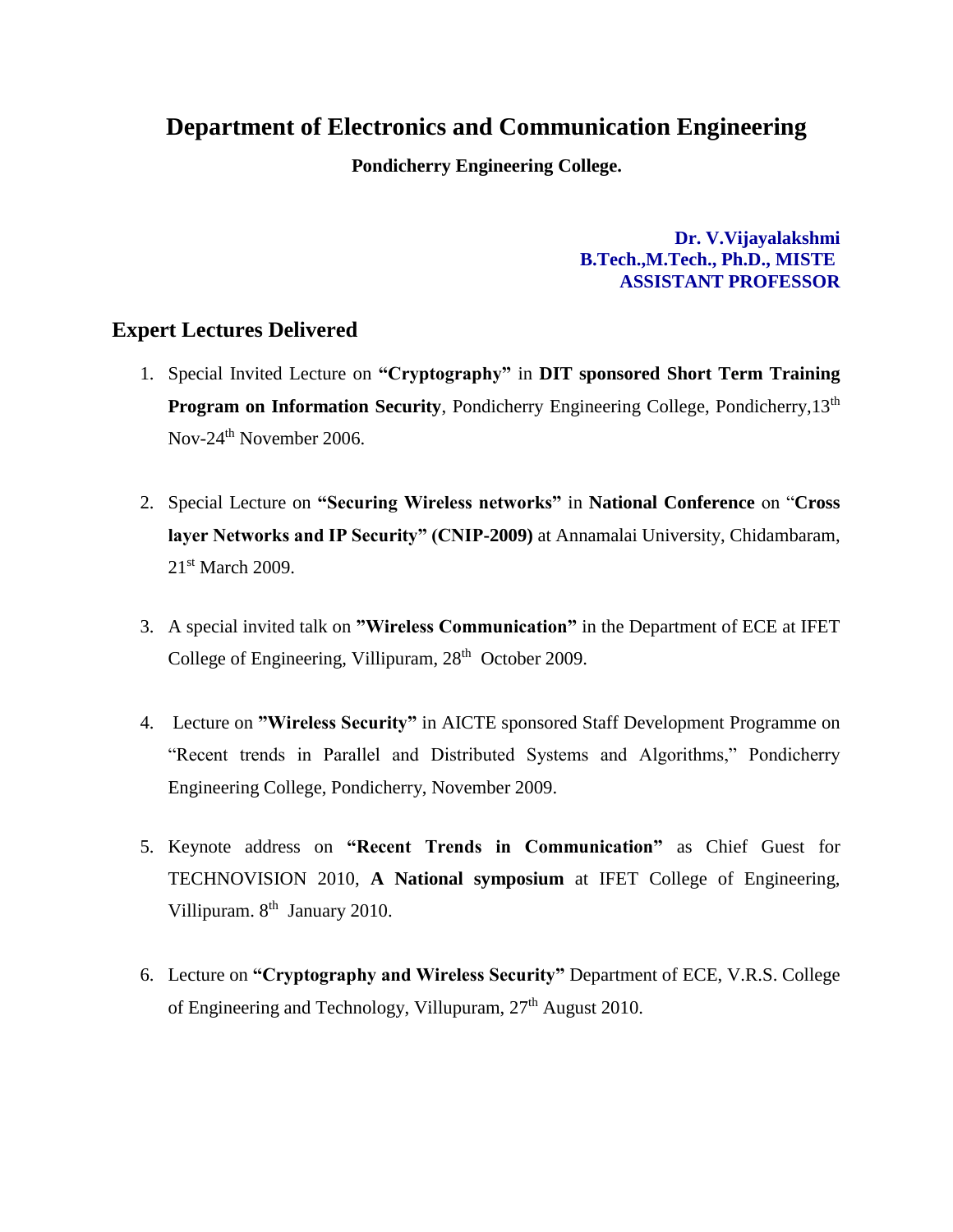- 7. Lecture on "Securing Mobile Communication Networks" in Workshop on "Cyber Security in Mobile Communication.", Department of Banking Technology, Pondicherry University, October 2010.
- 8. Lecture on **"Elliptic Curve Cryptography and Security in Mobile Communication Networks"** in the AICTE sponsored Staff Development Programme on "Recent Trends in Information security", Kamban Engineering College, Tiruvannamalai, 5th January 2011.
- 9. Keynote address, Kamban engineering college, tiruvannamalai. $5<sup>th</sup>$  march 2011.
- 10. Keynote Lecture on **"Cryptography" and Session Chairman** at International conference on Futuristic Trends in Electronics Engineering Thiruvalluvar College of Engineering and Technology, Vandavasi, 29<sup>th</sup> January 2011.
- 11. Keynote Lecture on **"Network Security and Cryptography"** at International conference on Advances in Engineering and Technology (ICAET-2011), E.G.S. Pillay Engineering College, Nagapattinam,  $27<sup>th</sup>$  May 2011.
- 12. Lecture on **"Information Security"** in the third National Level Technical Seminar, Nadar Saraswathi College of Arts and Science, Theni, 25<sup>th</sup> August 2011.
- 13. Keynote address, Thiruvlluvar college of engineering and technology,  $29<sup>th</sup>$  January 2012
- 14. Lecture on **"Information Security" A National Technical symposium- Agnimithra 2012,** at University College of Engineering,Villupuram, 2nd March 2012.
- 15. Lecture on **"Information Security"** Department of CSE, at IFET College of Engineering, Villipuram. 9<sup>th</sup> March 2012.